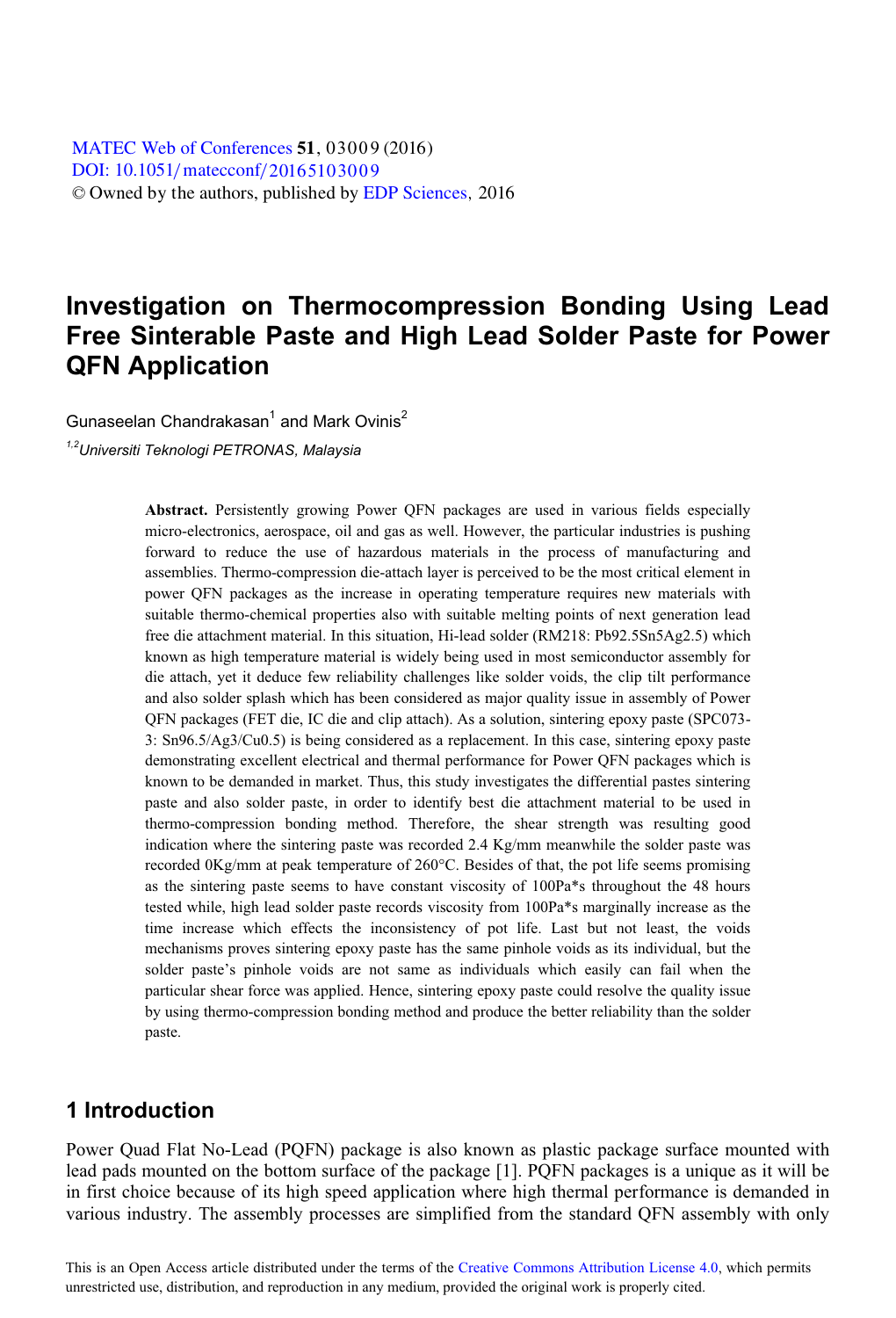#### MATEC Web of Conferences

FET die, IC die and clip attach hence deduces an addition heat dissipation path to the top surface. In thermo-compression bonding the element that perceived to have high importance, ensure fixation of the die on its substrate as well as dissipation of the heat generated in the die [2]. There are essentially, several criteria that a material needs to have in order to be used for die-attach. The material should demonstrate high thermal conductivity, low coefficient of thermal expansion (CTE) mismatches between the die and the substrate, good wettability as well as adhesion to the die also the substrate, good mechanical properties with stress relaxation behaviours, good fatigue resistance, good corrosion resistance, good rework ability, high electrical conductivity and good reliability [3].

Currently, numerous studies were carried out in order to identify the most suitable material and techniques for die-attach. However, studies on identifying the materials with least disadvantages as well as most durable, with high melting point need to be done. Indeed, existing work and studies have disclosed the processes that includes solder alloys i.e. AuSn, PbSnAg, AuGe and AuSi as well as nano- and micro- particle sintering (regularly with Ag) apart from transit liquid phase bonding [3]. The former is divided into two categories, i.e. Transient Liquid Phase diffusion bonding (TLP) and sintered nanoparticles. TLP bonding using Ag-In can be done either as thin film layers or the mixture of particles. The ratio of Ag- to In- fundamentally, is chosen in such way so the end product will be in Ag- rich region. Meanwhile, the melting point of In- being as low as  $156.6^{\circ}$ C enables lower temperature processing. Sintered nanoparticle Ag die attachment is done with Ag nanoparticles in a paste with an average silver particle size of 30nm [4]. On one hand, sintering process could be done at 285˚C and the end product could withstand 400˚C. This is because the uniqueness in sintering process where it is an atomic diffusion process which avoids the liquid phase during the intermediate stage and thus the quality problems such as non-wetting, voids and many more can be eliminated. Besides, sintering particles basically are applied to delay the instruction of mass diffusion and eliminates densification diffusion at high temperature and melting point which able to stabilize according to process condition which leads to improved properties to support high temperature packages. On the other hand, being a single metal system, sintered Nano-silver will not have the intermetallic formation that leads to potential failure mechanism for multiple metal systems. Nevertheless, the occurrence of electrical migration and dry migration which cause Ag to build up at cathode in dendrites form that will reach the anode that will later cause failure of the device [5].

## **2 Experimental**

The purpose of this experiment is to introduce new generation lead free die attachment material using thermo-compressive bonding method for Power Quad Flat No-Lead (PQFN) package. Suitable material and techniques for die-attach are quantified. This experiment exhibits the FET die, IC die and clip attach and lead frame. To analyze this experiment, an analysis phase will be conducted where die attach process tests including die shear test, die tilt test and SEM evaluation. The possible failure mechanism will be identified through these tests. Figure 1 shows the bonding diagram used in this study.



**Figure 1**. Bonding Diagram consists of FET Die (Q1 and Q2) and IC Die (U1)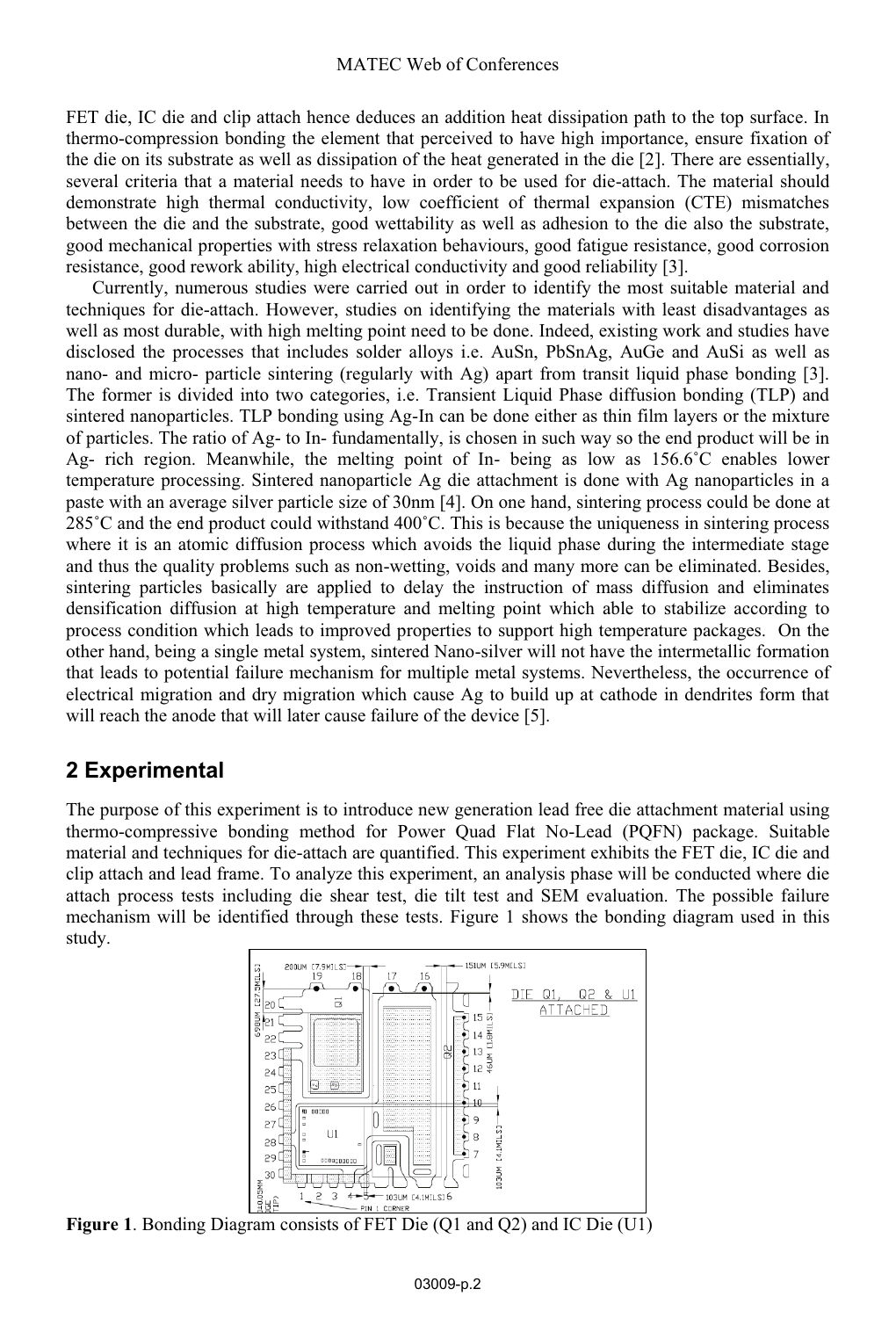#### *A. Die Attach Materials*

Two different die attach materials were used, as described in below table:

| Sample                                  | <b>Type</b> | <b>Thermal</b><br>Conducti<br>vitv<br>(W/mK) | Powder | Composition      |
|-----------------------------------------|-------------|----------------------------------------------|--------|------------------|
| <b>RM218</b><br>(Hilead<br>Solder)      | Water clean | 25                                           | Type 3 | Pb92.5/Sn5/Ag2.5 |
| <b>SPC073-3</b><br>(Sintering<br>Paste) | No-Clean    | 30                                           | Type 3 | Sn96.5/Ag3/Cu0.5 |

**Table 1.** Die Attach Materials

#### *B. Process*

#### i. Screen Print

A stencil with a 2mm x 2 mm opening and a thickness of 7 mils for bottom print and 4 mils for top print was used for manually printing paste onto the DEK machine. Only single print deposit was employed. For each paste, five strips were prepared. Below Table describes the parameter used:

#### **Table 2.** Screen Print Parameter

| <b>Metal Squeegee</b><br><b>Thickness</b> | <b>Blade Angle</b> | Force on Blade per<br>inch of Blade |               | Work Life on |
|-------------------------------------------|--------------------|-------------------------------------|---------------|--------------|
| 10 $mils = 250um$                         | 45-60 degrees      | $0.5 - 1.0$ kg                      | $2-4$ in /sec | 16 hours     |

#### ii. Die Attach

The process of joining metal to metal which brought into atomic contact by applying force and heat simultaneously is known as thermos-compression bonding. The test dies and clips was kept on Nitrogen (N2) contained cabinet in order to avoid oxidization. For this experiment the test dies have been made in dices rather than full wafer formation. Then, the lead frame was placed on the hot plate with vacuum chuck. After that, the collet will pick up die with vacuum and proper alignment. The picked die will be brought into metal to metal contact when the desired pressure was achieved. However, as the pressure determined, the temperature will increase rapidly. Table 2 below presents the bonding conditions:

| Die Attach Material | <b>Bonding Time (ms)</b> | <b>Bond Force (g)</b> | Peak Temperature (C) | <b>Pressure (MPa)</b> |
|---------------------|--------------------------|-----------------------|----------------------|-----------------------|
| <b>RM218</b>        | 100                      | 100                   | 260                  | 0.2                   |
| <b>SPC073-3</b>     | 100                      | 100                   | 260                  | 0.2                   |

Machine ESEC 2000 had been used to perform pick and place process for the selected materials. 10 samples had been built using thermo-compression bonding. Thermo-compression bonding was experimented by varying the bonding time, temperature and pressure in order to achieve the quality of bonding. Yet suitable bonding time, peak temperature and pressure had been identified. iii. Reflow

The strips were reflowed under air atmosphere via a MALCOM infrared oven. The profile with fixed. Peak temperature and soaking temperature were used. The Soaking temperature was 200°C, while the peak temperature was  $260^{\circ}$ C with total time 0f 90sec, respectively, as shown in below Figure (2):



**Figure 2**. Reflow Profile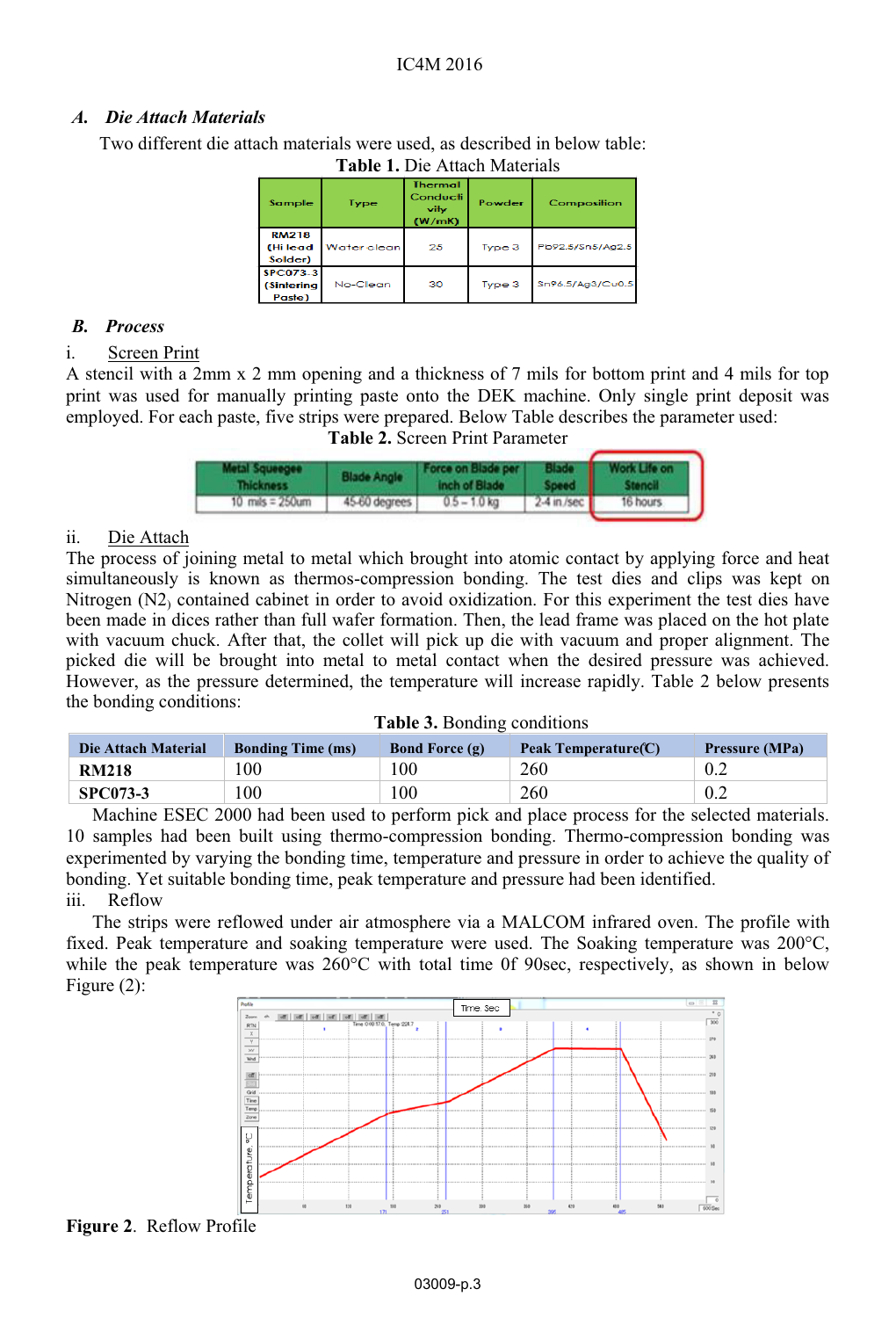## **3 Results and Discussion**

Sinterable epoxy die attachment paste seems to be the best choice in building the Power QFN packages, as it is compatible with silver and gold die back, bare copper lead frames and also the PPF lead frames [6]. Besides that, TLPS materials can also basically issues system in package which having issues with solder such as solder voids, tilting, and others. Even though sinterable epoxy paste does not re-melt, it deduce some good criteria such as reliability and re-workability improvements.

#### **3.1 Hi lead Solder Paste Vs Sinterable Epoxy Paste**



**Figure 3**. Shear Strength at Functional Temperature

Generally, shear strength defines the ability of die attaching material to withstand the separation between die and lead frame [6]. Hence, the functional temperature had been analyzed on above figure by varying from minimum to maximum peak temperature. For both die attaching material, it is known that minimum peak temperature is  $25^{\circ}$ C and the maximum is 260C. It is also known that the peak temperature contributes to the shear strength of PQFN packages.

At minimum peak temperature of  $25^{\circ}$ C, the sinterable paste was found to have high shear strength than the solder paste. At 220°C, the shear strength seems to be dropped drastically, yet sinterable paste seems to be the lower drop than the solder paste which relies on huge gap. When reaching the maximum peak temperature at 260°C, the solder paste seems to fail the shear strength as it records 0 Kg/mm while sinterable paste records, 2.4 Kg/mm. By means, sufficient force was applied to test the strength of the die. Subsequent strength explains an approximate indication of how well the die was attached on substrate. This clearly results the sinterable paste has the good wettability which joins the particles and melting with good condition.

### **3.2 Pot Life at Room Temperature**



**Figure 4.** Viscosity Change at Room Temperature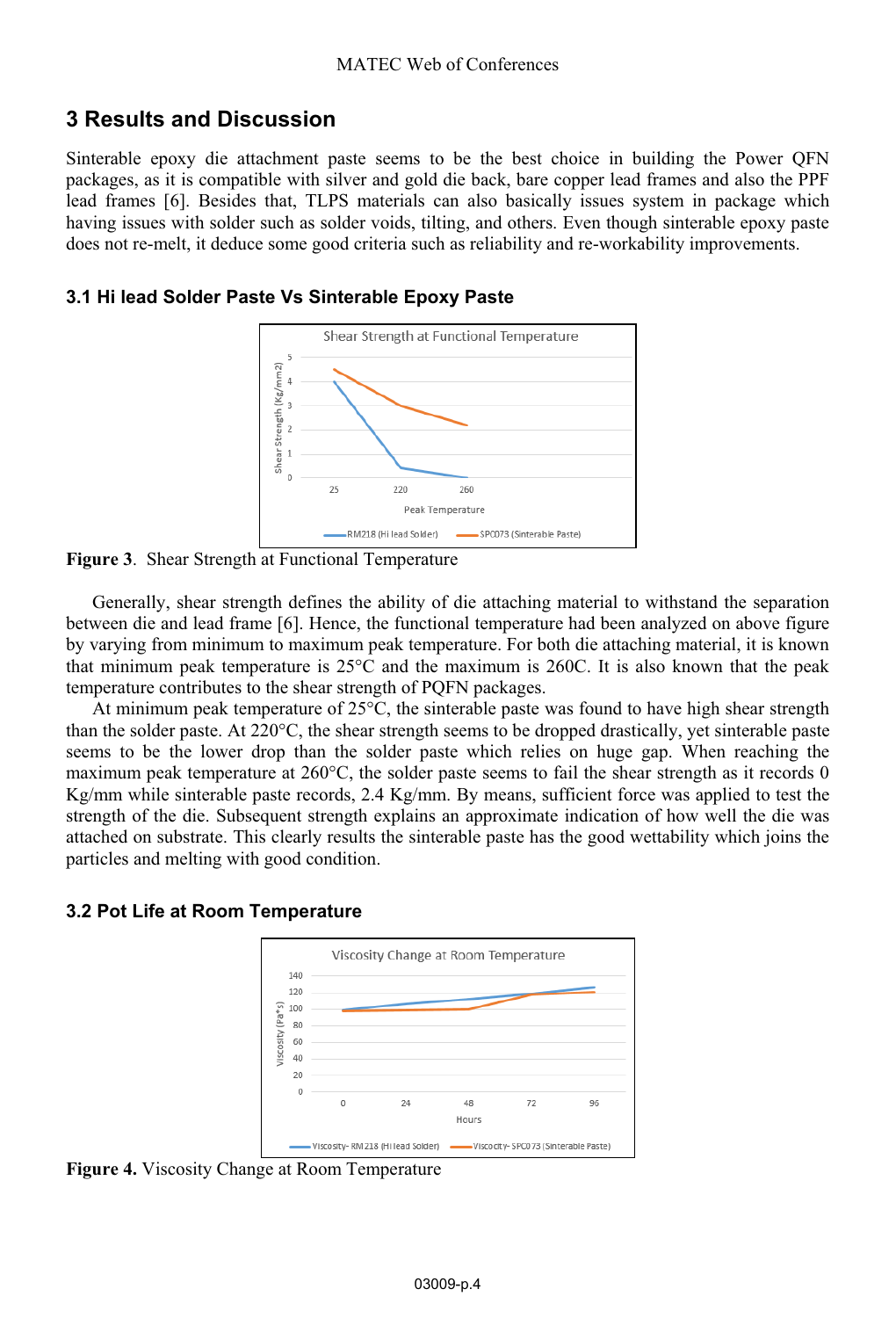#### IC4M 2016

Viscosity change does affects the reliability of a Power QFN package, as the particles become non-reactive as the pot life at room temperature was not controlled. Thus, the SPC073-3 (sintering) paste storage need to be critically studied as it should be stored on laboratory bench top. However, the viscosity was measured at 25°C which known as room temperature and placed it 5mins on a parallel plate on Rheometer to stabilize the paste. Meanwhile, for RM218 (Hi lead) solder paste, the thawing time will be one hour as per the specifications and the stabilization will be placed on plate which rotates clockwise and anti-clockwise at 25°C.

In this case, sinterable paste seems to have lower viscosity which was 120Pa\*s at maximum reading of 96 hours, meanwhile, high lead solder paste records 129Pa\*s at maximum reading of 96 hours. However, the graph illustrates, the viscosity is directly proportional to the hours of staging for both materials tested. This is a best characteristic in PQFN packages, as it relies lesser the viscosity, better the performance of the paste [6]. Thus, by comparison of both die attaching material, sinterable paste has stable viscosity change while the solder paste increase rapidly. It has been determined to maintain 24 hour for sinterable paste pot life, while solder paste may be the shorter pot life which also considering the cost of usage of die attaching material.

#### **3.3 Mechanisms behind Voiding**

Voids from volatiles is something common when the void structures defined where it's can be visualized in "wormy" condition. However, it can be eliminated or minimized with the adjustments with the certain conditions on reflow profile optimization [6]. Generally, when discuss about the reflow profile, the best profile is defined at ramp to peak temperatures. Considering the thermal mass of Power QFN, ramp to peak is often not the best option. Balance soak temperature to thermal mass and minimizing the total time to the peak temperature will results voids from volatiles can be eliminated or minimized drastically [7].Besides that, pinhole voids can be defined as tiny round voids. It may be the cause of time taken to melt the alloy particles in paste's was fast, as the fast melting time of alloy can reacts with the copper particles and preforms solidification condition. However, the late melting time of alloy particles joins the molecules but cannot lead to collapsing. In this case, these pinhole voids are generally non-contiguous and measured in the parameter of 15-25 micron in diameter.





When discuss about the way of eliminate this void as it affects the joint strength, yet this cannot be eliminated through the process optimization as they are a normal feature of sinterable paste, as its alloy particles performance criteria need to be consider. At the same time, it is also known that the pinhole voids of sinterable paste were produced in the same size of holes throughout the unit. Meanwhile the pinhole voids hole size for solder paste was inconsistent, which can affect the joint strength.

### **4 Conclusion**

SPC073-3 performed better than the RM218 solder paste at both room temperature and at 260°C for die shear test on bare die and also clip attach. However, sinterable paste is a high lead solder paste replacement as it consist of few advantages. For special case application like Power QFN packages